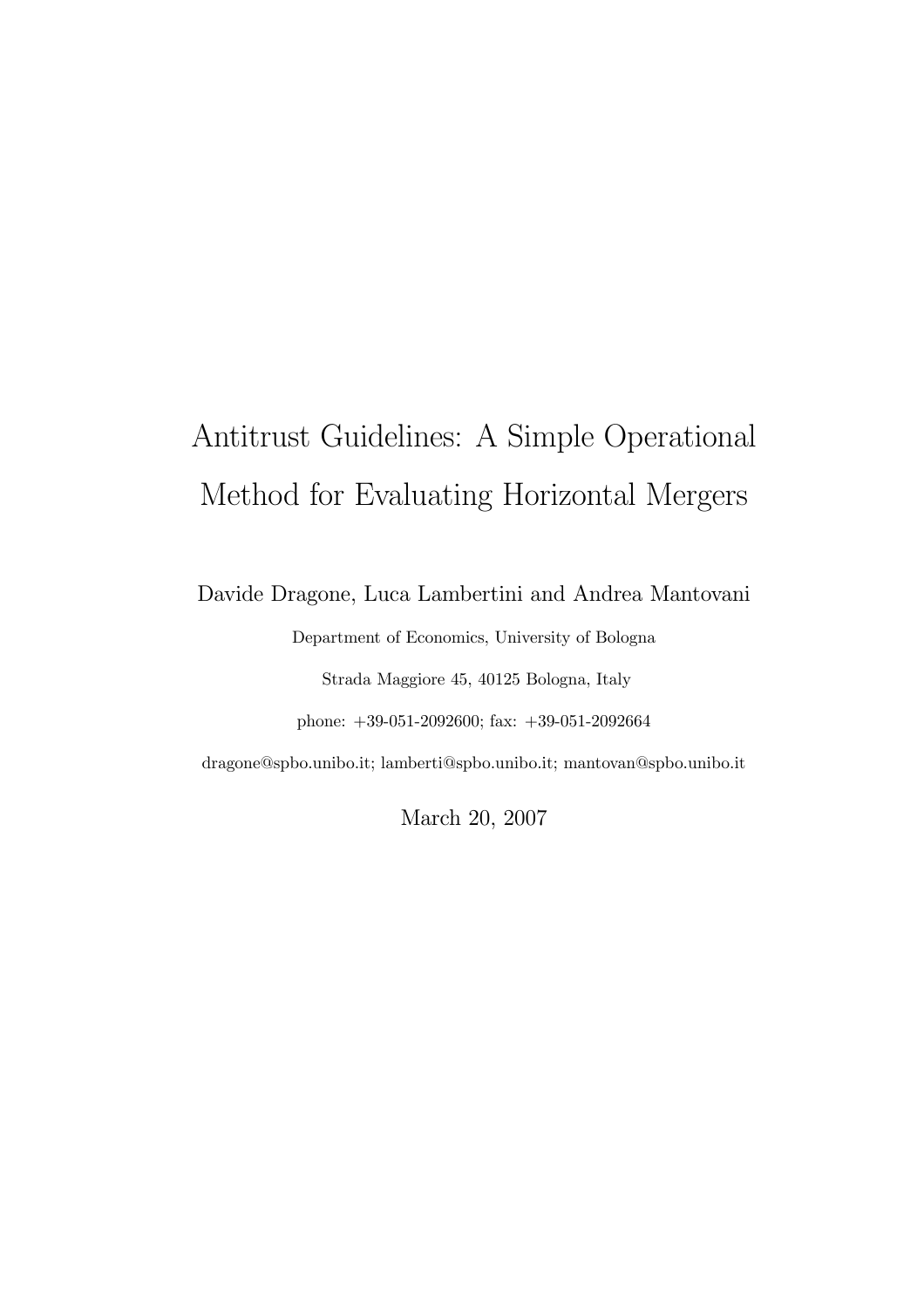#### Abstract

We reexamine the profitability and social efficiency of horizontal mergers in a Cournot oligopoly with decreasing average costs. Assuming the merger allows for efficiency gains in production, we identify the conditions under which the merger is, respectively, profitable and socially desirable. The economic preditions of the model are contrasted with FTC guidelines, based on a simple method that allows to forecast the economic consequances of a merger in terms of ex ante observables. This comparative assessment highlights the existence of well defined parameter regions where FTC guidelines lead to systematic errors.

JEL Classification: D43, G34, L13

Keywords: horizontal merger, oligopoly, efficiency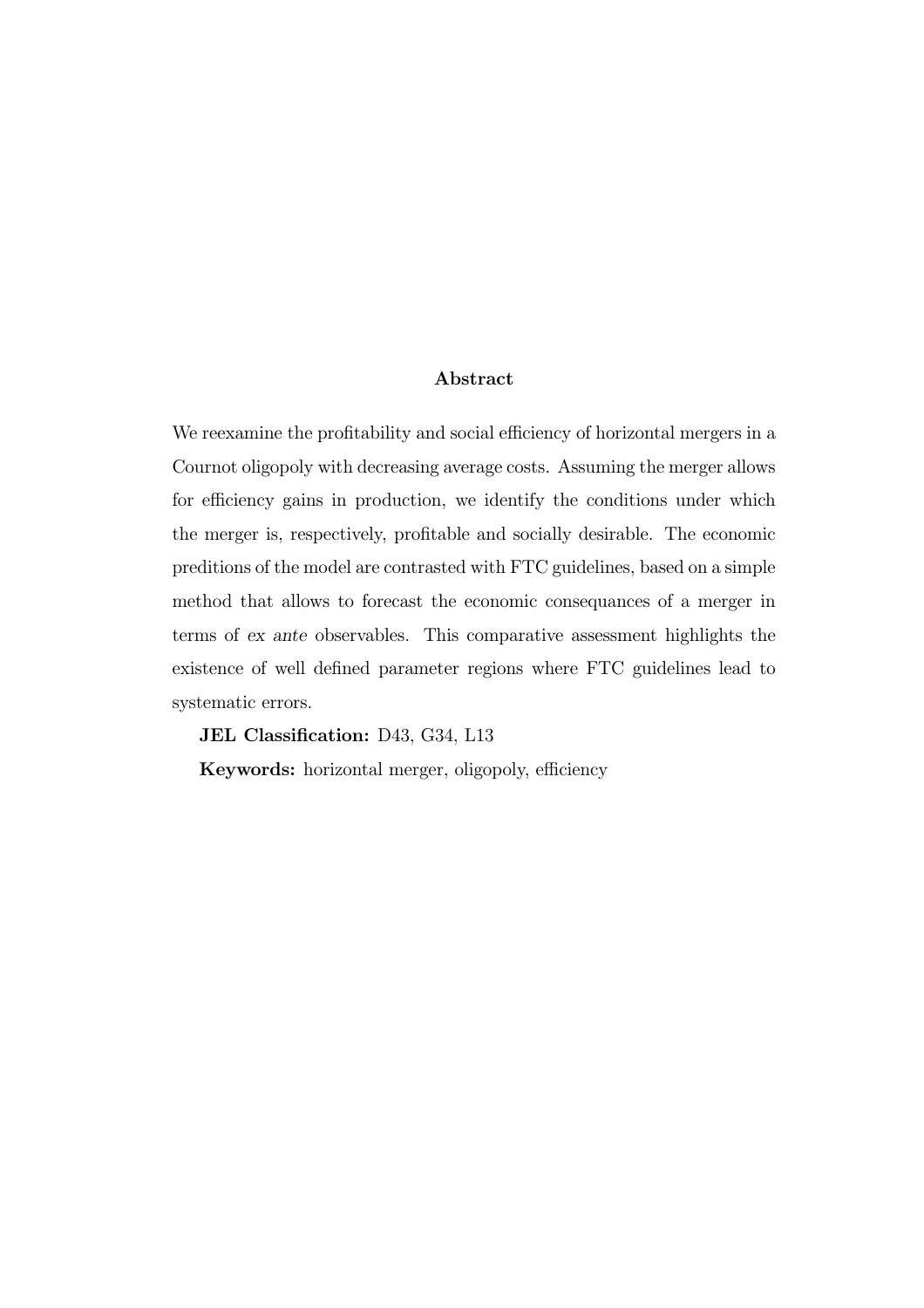## 1 Introduction

Antitrust regulation on horizontal mergers is based on the use of the Herfindahl-Hirschman index (HHI). This index is easy to use as it only needs information on market shares. Moreover, it is very appealing because it relies on the idea that concentrated markets are harmful for consumers. However, this approach neglects potential efficiency gains resulting from adjustments in fixed costs via the merger. If social desirability of the merger is to be evaluated considering both consumer surplus and overall industry profits, i.e. by the conventional utilitarian social welfare function, then the HH index can be misleading, as already observed by Farrell and Shapiro (1990, 2000). Nonetheless, while the economic foundation of their critics is sound, they did not provide an alternative tool for the Antitrust authority.

The aim of this paper is precisely to propose an alternative measure for evaluating horizontal mergers. In particular, we consider a standard social welfare argument and propose a tool that can be managed also by non-practitioners, as it is expressed only by observable variables such as the number of firms, production's outcome and costs.

We start from a situation where a synergy operates, in such a way that the overall fixed cost associated with the merger is a fraction of the sum of the fixed costs borne ex ante by the firms taking part into the merger. We compare ex ante and ex post social welfare in such a way that only measurable variables appear and discover when the proposed merger is socially and privately desirable. We point out the minimal requirement in terms of efficiency gains required to allow the proposed merger to take place. More precisely, we find the following results: first, if the fixed cost savings generated by the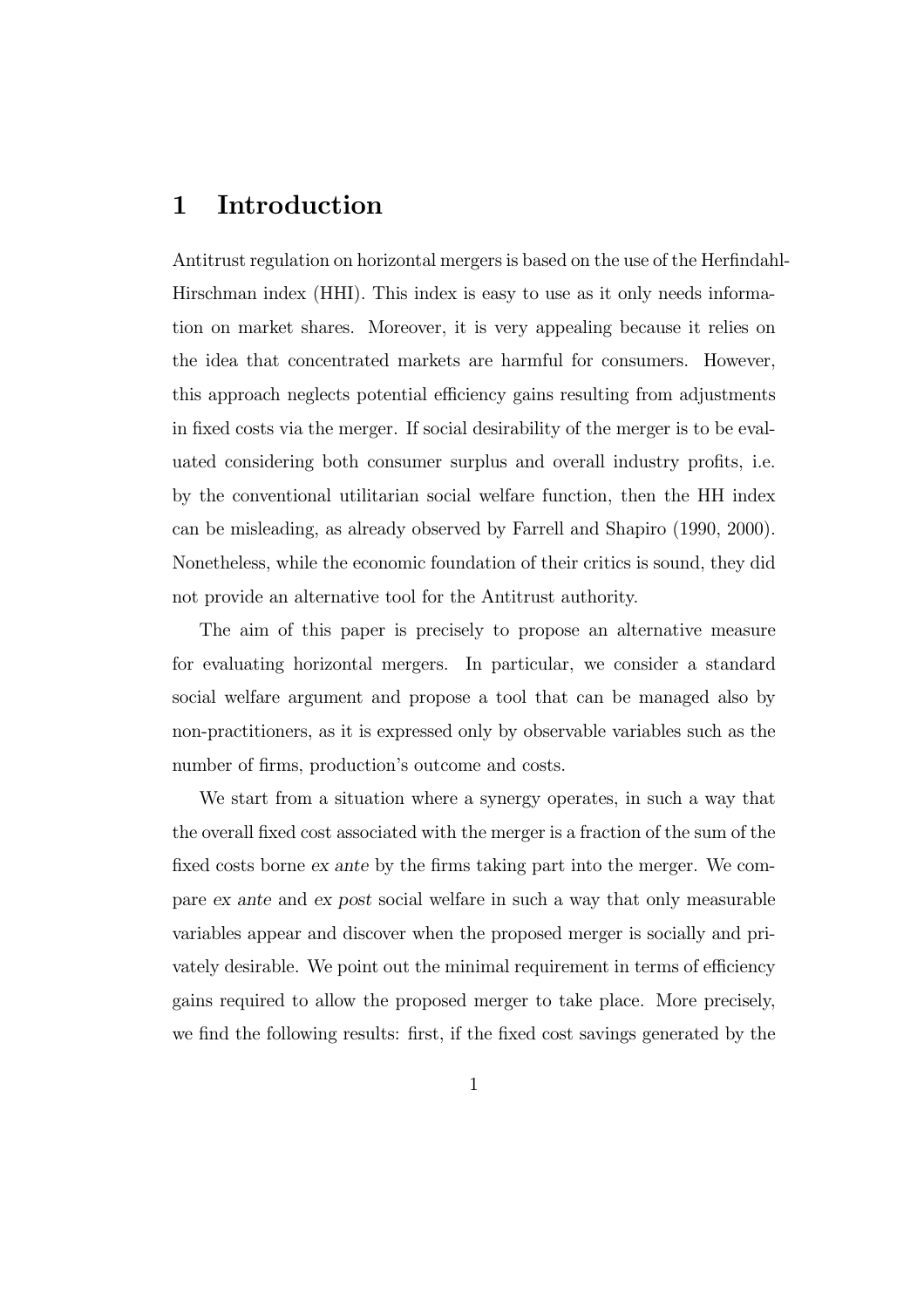merger are large enough, then the merger becomes profitable irrespective of the number of firms involved. Likewise, there exists a critical threshold of such efficiency gain above which the merger is socially desirable. The ranking of the two thresholds depend on the number of firms in the industry before the merger takes place. If the size of the merger (that is, the number of firms involved in it) is small enough, then we observe the counterintuitive and, thus far, neglected situation where the merger is socially convenient while being not profitable. If this is the case, then the policy maker may induce firms to merge by subsidising them (for instance, by using funds raised through taxes) provided that the representative shareholder is sufficiently atomistic to ensure that future dividends compensate current taxation.

After exposing the theoretical framework, we proceed to compare its normative implications against the current merger guidelines adopted by the Federal Trade Commission. These are based on the Herfindal-Hirschman index, which of course is an indirect indicator, rather than the demand and cost parameters belonging to the economic model. Therefore, in order to carry out the comparative assessment, we design a simple method based upon ex ante observable magnitudes only. This allows us to identify the occurrence of errors in both directions, i.e., to allow a merger that should be forbidden and conversely, produced by the application of FTC guidelines. Moreover, we also identify qualitative conditions under which a merger to monopoly is both privately and socially convenient. As a last step, we provide some extensions of our method to different setups, allowing for (i) asymmetric marginal costs across firms, (ii) increasing marginal costs, and (iii) non-linear market demand.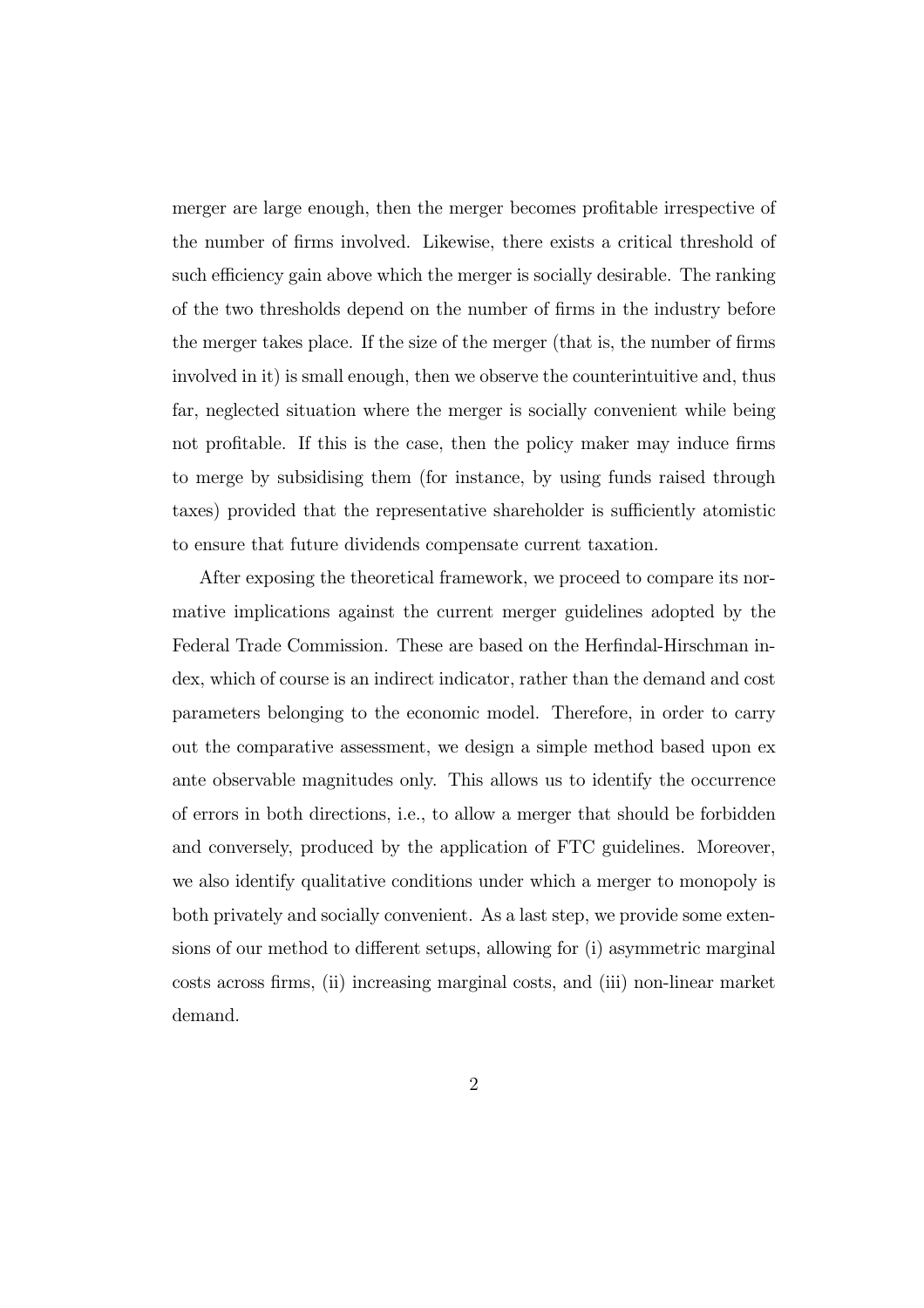The remainder of the paper is laid out as follows. The model is outlined in section 2. The assessment of the effectiveness of FTC guidelines in the light of the theoretical predictions is carried out in section 3. Extensions are in section 4. Section 5 concludes.

### 2 The model

We examine a Cournot oligopoly where,  $ex$  ante,  $n$  firms sell a homogeneous good whose demand function is  $p = a - \sum_{i=1}^{n} q_i$ . Each firm uses a technology characterised by increasing returns to scale, summarised by the cost function  $C_i = cq_i + F$ , where  $c > 0$  is the marginal cost and  $F > 0$  is a fixed cost.

We first consider a market where  $n$  firms compete simultaneously. Therefore, individual outputs and profits at the symmetric Nash equilibrium are:

$$
q_{ea} = \frac{a-c}{n+1};\tag{1}
$$

$$
\pi_{ea} = \frac{(a-c)^2}{(n+1)^2} - F \tag{2}
$$

where the subscript ea indicates ex ante values. The corresponding consumer surplus is:

$$
CS_{ea} = \frac{n^2 (a - c)^2}{2 (n + 1)^2}.
$$
\n(3)

Hence, social welfare is  $SW_{ea} = n\pi_{ea} + CS_{ea}$ . For future reference, we express the previous expressions as a function of individual quantities:

$$
\pi_{ea} = q_{ea}^2 - F \tag{4}
$$

$$
CS_{ea} = \frac{n^2}{2}q_{ea}^2 \tag{5}
$$

$$
SW_{ea} = n\left(1 + \frac{n}{2}\right)q_{ea}^2 - F \tag{6}
$$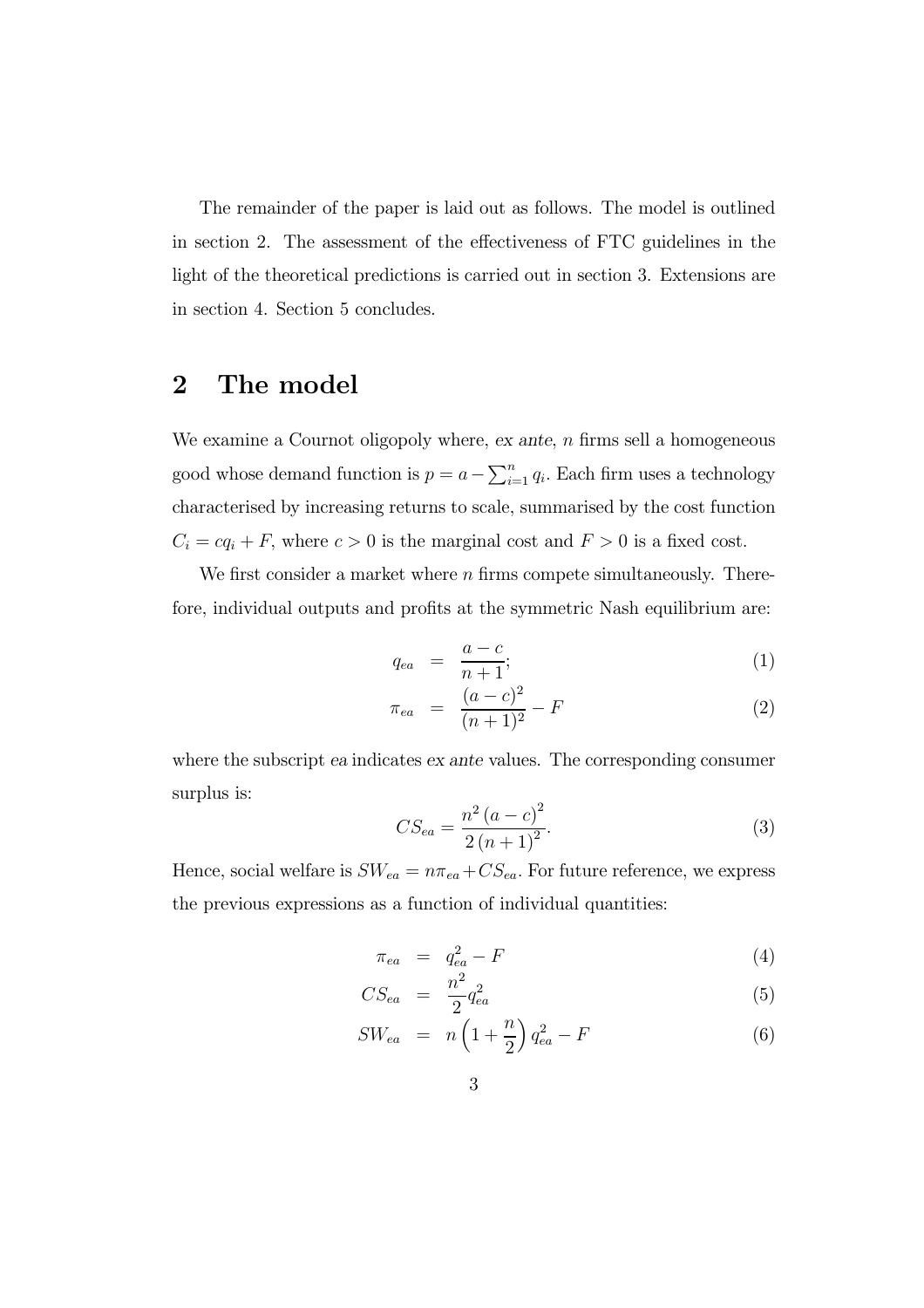Before examining the feasibility of any horizontal merger, it must be true that the n independent firms do survive at the initial Cournot Nash equilibrium. This requires  $F < F_{ea} \triangleq q_{ea}^2$ .

Now consider the situation where  $m \in [2, n-1]$  firms evaluate the perspective of merging horizontally. We suppose that the merger gives rise to a reorganization of production plants within the resulting firm; in particular, we assume that the amount of fixed cost be equal to  $\widehat{F} \triangleq (1 + b) F$ , where  $b \in [0, m - 1]$  is an inverse measure of the efficiency gains generated by the merger.<sup>1</sup> Therefore, for all  $b < m - 1$ , the usual argument whereby a merger is justified on efficiency grounds applies in the form of a reduction of the total amount of fixed cost borne by society.

When the merger is carried out,  $n - m + 1$  firms remain on the market; outputs, profits and consumer surplus modify as follows:

$$
q_{ep} = \frac{a-c}{n-m+2};\tag{7}
$$

$$
\widehat{\pi}_{ep} = \frac{(a-c)^2}{(n-m+2)^2} - (1+b) F \tag{8}
$$

$$
\tilde{\pi}_{ep} = \frac{(a-c)^2}{(n-m+2)^2} - F \tag{9}
$$

$$
CS_{ep} = \frac{(n-m+1)^2 (a-c)^2}{2 (n-m+2)^2}
$$
 (10)

where  $\hat{\pi}_{ep}$  is the profit of the firm resulting from the merger while  $\tilde{\pi}_{ep}$  is the profit accruing to each of the  $n - m$  firms that have remained independent. The associated social welfare is

$$
SW_{ep} = \hat{\pi}_{ep} + (n - m)\,\tilde{\pi}_{ep} + CS_{ep}.\tag{11}
$$

<sup>&</sup>lt;sup>1</sup>If  $b = m - 1$ , then we are back to the case considered by Farrell and Shapiro (1990).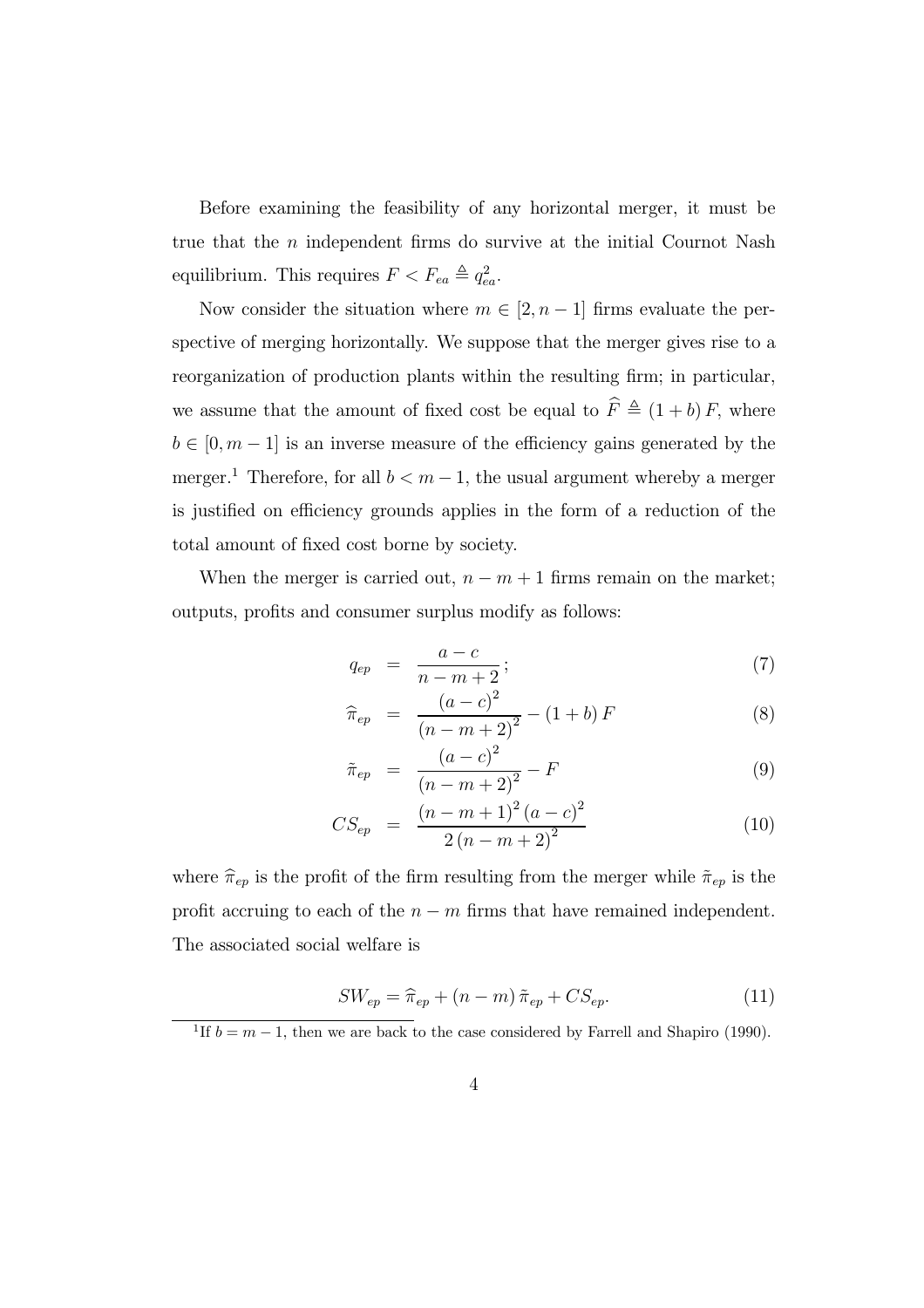In order to assess the private and social desirability of any given merger, one should compare ex post and ex ante levels of (insider) profits and social welfare. However, what usually prevents antitrust agencies from using the predictions of the theoretical model in such a straightforward way is the fact that market size  $a - c$  is not known (or its measurement would take too long and far too much money). Accordingly, guidelines usually prescribe simple rules defined in terms of market shares and concentration indices. Yet, if one dwells upon the fact that ex ante output levels are indeed available from data bases, this obstacle may well become immaterial. To see this, note that the ex ante and ex post magnitudes of profits and social welfare can be easily redefined in terms of ex ante output levels only. In line with what is implicitly assumed when using concentration indices, similarly we assume that both the reservation price and the marginal cost of production are not altered when the merger takes place. This assumption appears as a reasonable one, since the merger has no impact on market size. Provided  $(a-c)$  remains constant, from (1) we have:

$$
a - c = (n+1)q_{ea} \tag{12}
$$

We can therefore write all ex post expressions as a function of the ex ante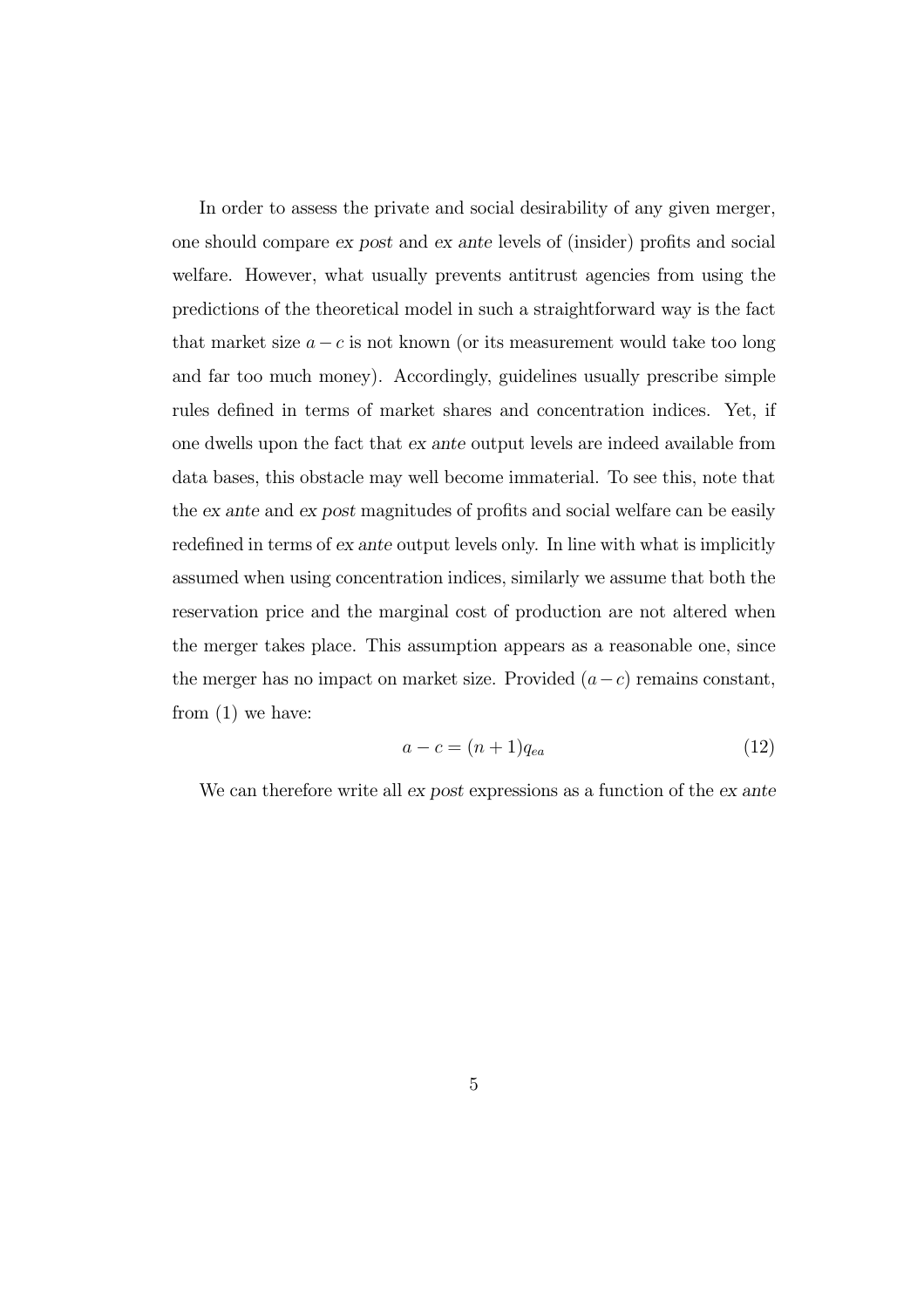quantity as follows:

$$
q_{ep} = \frac{n+1}{n-m+2} q_{ea};
$$
  
\n
$$
\hat{\pi}_{ep} = \frac{(n+1)^2}{(n-m+2)^2} q_{ea}^2 - (1+b) F;
$$
  
\n
$$
\tilde{\pi}_{ep} = \frac{(n+1)^2}{(n-m+2)^2} q_{ea}^2 - F;
$$
  
\n
$$
CS_{ep} = \frac{(n-m+1)^2 (n+1)^2}{2 (n-m+2)^2} q_{ea}^2;
$$
  
\n
$$
SW_{ep} = \frac{(n+1)^2 [(m-n-3)(m-n-1)]}{2 (n-m+2)^2} q_{ea}^2 - (n-m+b+1) F.
$$

The advantage of this notation is that all ex post outcomes are easily ascertained by simply considering ex ante variables, such as individual quantities, total number of firms, potential candidates to the merger, fixed cost of production and the efficiency gain (which is assumed to be perfectly observable).

Given that any merger modifies market structure but also the distribution of fixed costs across firms in the industry, before proceeding to evaluate the private and social desirability of a merger we must ensure that firms are indeed viable at the corresponding ex post equilibrium. This requires the condition  $\hat{\pi}_{ep} > 0 \Leftrightarrow F < F_{ep} \triangleq (n+1)^2 q_{ea}^2 / [(n-m+2)^2 (1+b)]$ .<sup>2</sup>

On the basis of the previous analysis, we can evaluate the social and private desirability of the merger by comparing ex post and ex ante welfare and profits. This allows to state the following proposition:

**Proposition 1** For all admissible levels of  $\{b, n, m\}$ , there exist the thresh-

<sup>&</sup>lt;sup>2</sup>Note that this suffices to ensures that also  $\tilde{\pi}_{ep} > 0$ , i.e., the outsiders' ex post profits be positive.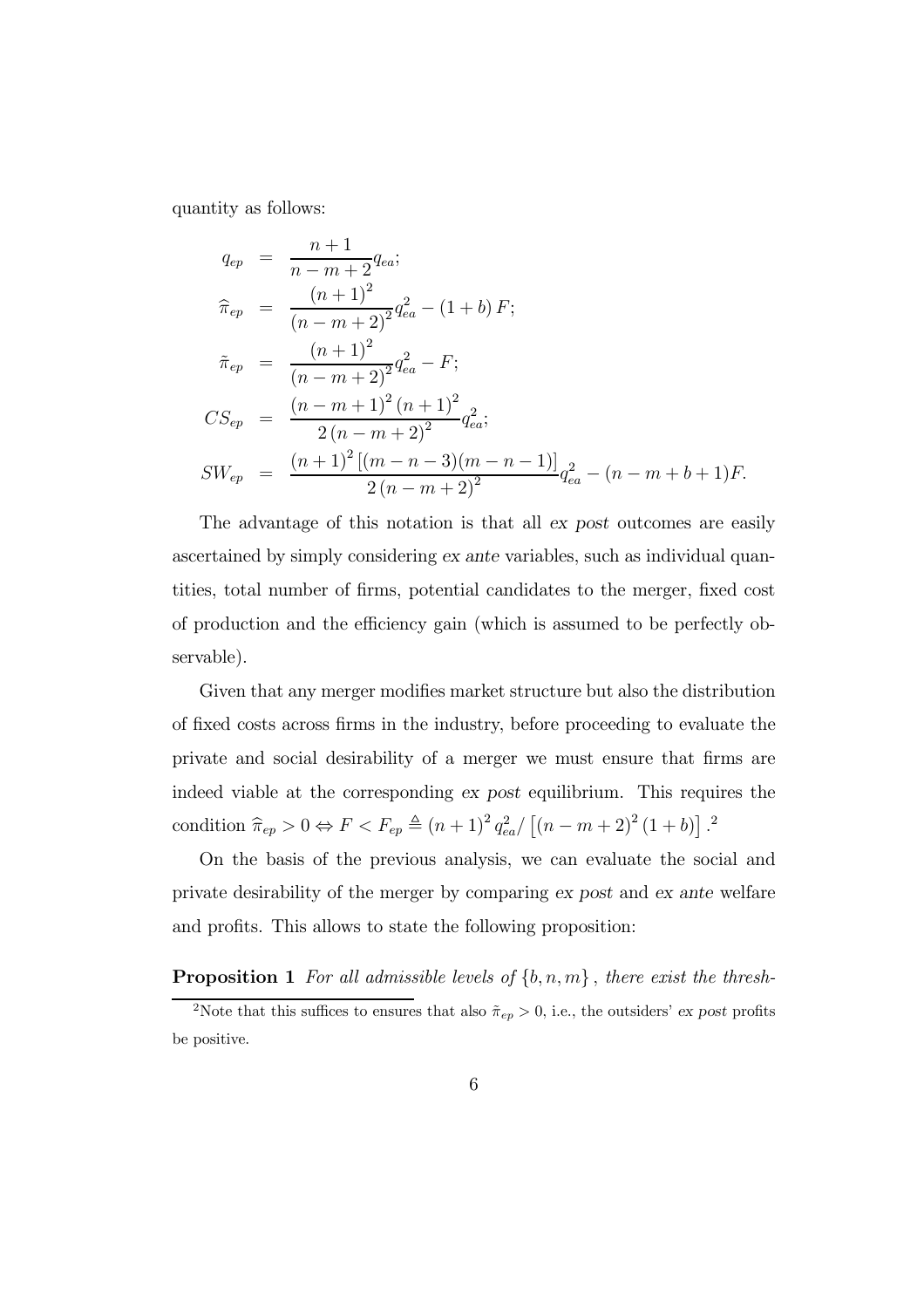old values of fixed costs  $F_{\pi}$  and  $F_{SW}$  above which the merger involving m firms is, respectively, privately and socially desirable. If  $n = 3$  and  $m = 2$ , then  $F_{\pi}$  <  $F_{SW}$ . If instead  $n \geq 4$ , then (i)  $F_{\pi} > F_{SW}$  if m is sufficiently small, and (ii)  $F_{\pi} < F_{SW}$  if m is sufficiently large.

**Proof.** The private (profit) incentive to carry out the merger requires:

$$
\frac{\widehat{\pi}_{ep}}{m} > \pi_{ea} \Leftrightarrow
$$
\n
$$
F > F_{\pi} \triangleq \frac{[m(n-m+2)^{2} - (n+1)^{2}]}{(m-b-1)(n-m+2)^{2}} q_{ea}^{2}
$$
\n(13)

while the social incentive requires:

$$
SW_{ep} > SW_{ea} \Leftrightarrow \t\t(14)
$$

$$
F > F_{SW} \triangleq \frac{(m-1)(2n-m+3)}{2(m-1-b)(n-m+2)^2} q_{ea}^2.
$$

Comparing  $F_{\pi}$  and  $F_{SW}$ , we obtain  $F_{\pi} = F_{SW}$  at

$$
m_1 = \frac{5}{4} + n - \frac{1}{4}\sqrt{24n + 33}; m_2 = \frac{5}{4} + n + \frac{1}{4}\sqrt{24n + 33}.
$$
 (15)

Clearly,  $m_2 > n$  and can be disregarded;  $m_1$  is always smaller than n, but  $m_1 \geq 2$  if and only if  $n \geq 4$ . If  $n = 3$ , we have a special case where  $m_1 = 1.688$ . Therefore, we have two cases:

(i) for  $n = 3$  and  $m = 2$ 

$$
F_{\pi} = \frac{\left(n+1\right)^{2}}{72\left(1-b\right)} q_{ea}^{2} < F_{SW} = \frac{7\left(n+1\right)^{2}}{288\left(1-b\right)} q_{ea}^{2};\tag{16}
$$

(ii) for all  $n \geq 4$ ,

$$
F_{\pi} > F_{SW} \text{ for all } m \in [2, m_1);
$$
  

$$
F_{\pi} < F_{SW} \text{ for all } m \in (m_1, n-1].
$$
 (17)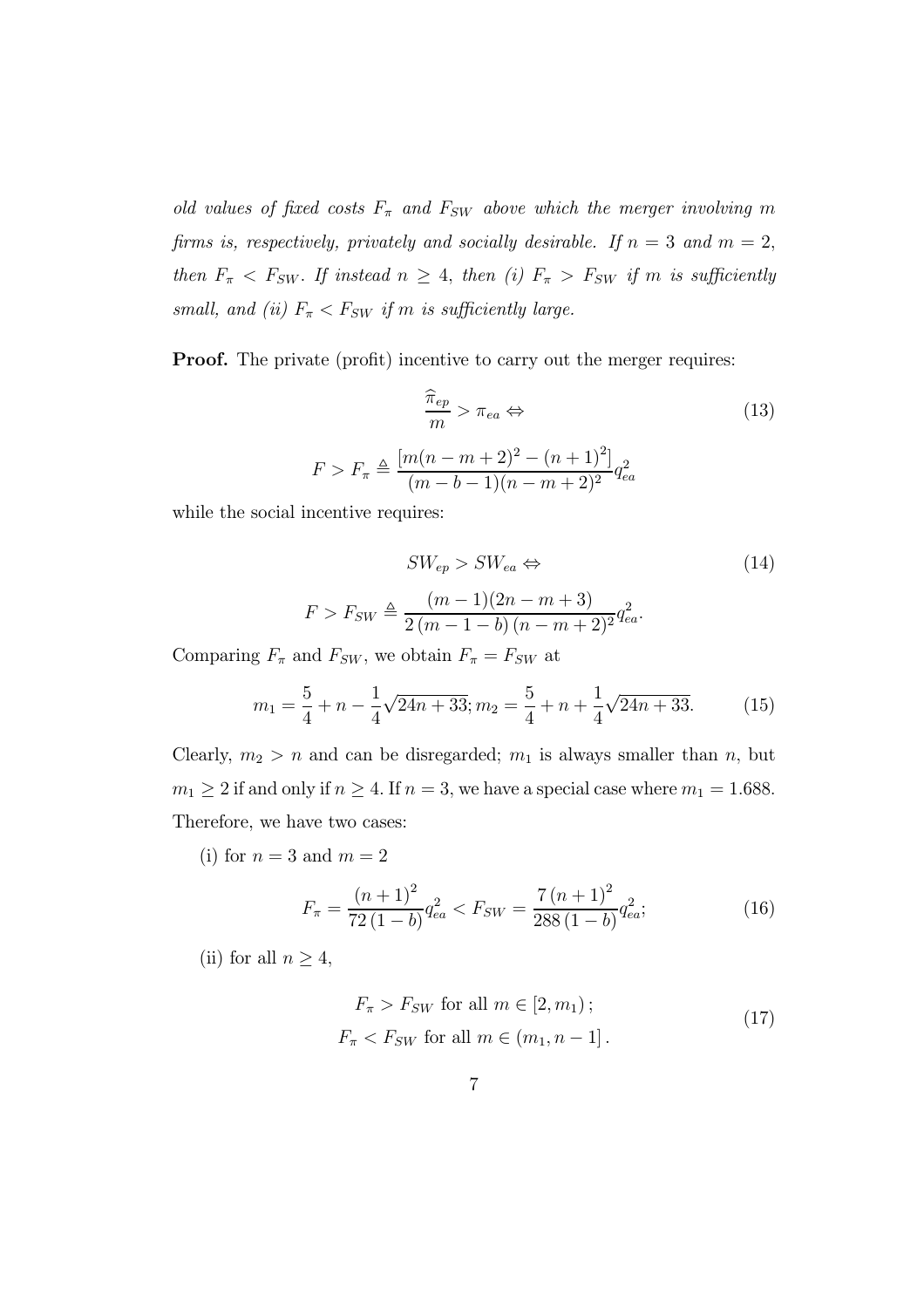This concludes the proof.  $\blacksquare$ 

Now take the special case where  $n = 3$  and  $m = 2$ . Here, given that the a priori degree of concentration of the industry is very high, the critical threshold for  $F$  above which the antitrust agency permits the merger is necessarily higher than that above which firms find it profitable.

The perspective changes significantly for all  $n \geq 4$ . Provided that, as n increases, the market becomes progressively more competitive, then  $m_1$  becomes relevant and determines the presence of an interval where relatively small mergers are socially desirable. Note that  $m_1$  is monotonically increasing in n. To this regard, it is worth stressing that, for all  $F \in (F_{SW}, F_{\pi}),$ any merger involving  $m \in [2, m_1)$  is socially convenient while it is not privately so. That is, we have the seemingly counterintuitive result whereby the antitrust agency would like the  $m$  firms to merge, whereas they prefer to remain independent. To the best of our knowledge, this possibility has been overlooked so far in the existing literature. The reason of this result is that  $m$  is small. This entails two related consequences: the first is that, for any given b, the reduction in fixed costs enjoyed by the firms involved in the merger is limited; the second is that the reduction in the overall number of firms in the industry after the merger has taken place is also limited. The first fact makes the merger unattractive to firms, while the second makes it appealing for the regulator. When this is the case, the policy maker may design an income transfer from consumers to the merging firms by means of a lump sum tax that becomes a subsidy to firms, so as to make the merger attractive to them. The total subsidy amounts to

$$
\left(\pi_{ea} - \frac{\widehat{\pi}_{ep}}{m} + \varepsilon\right)m\tag{18}
$$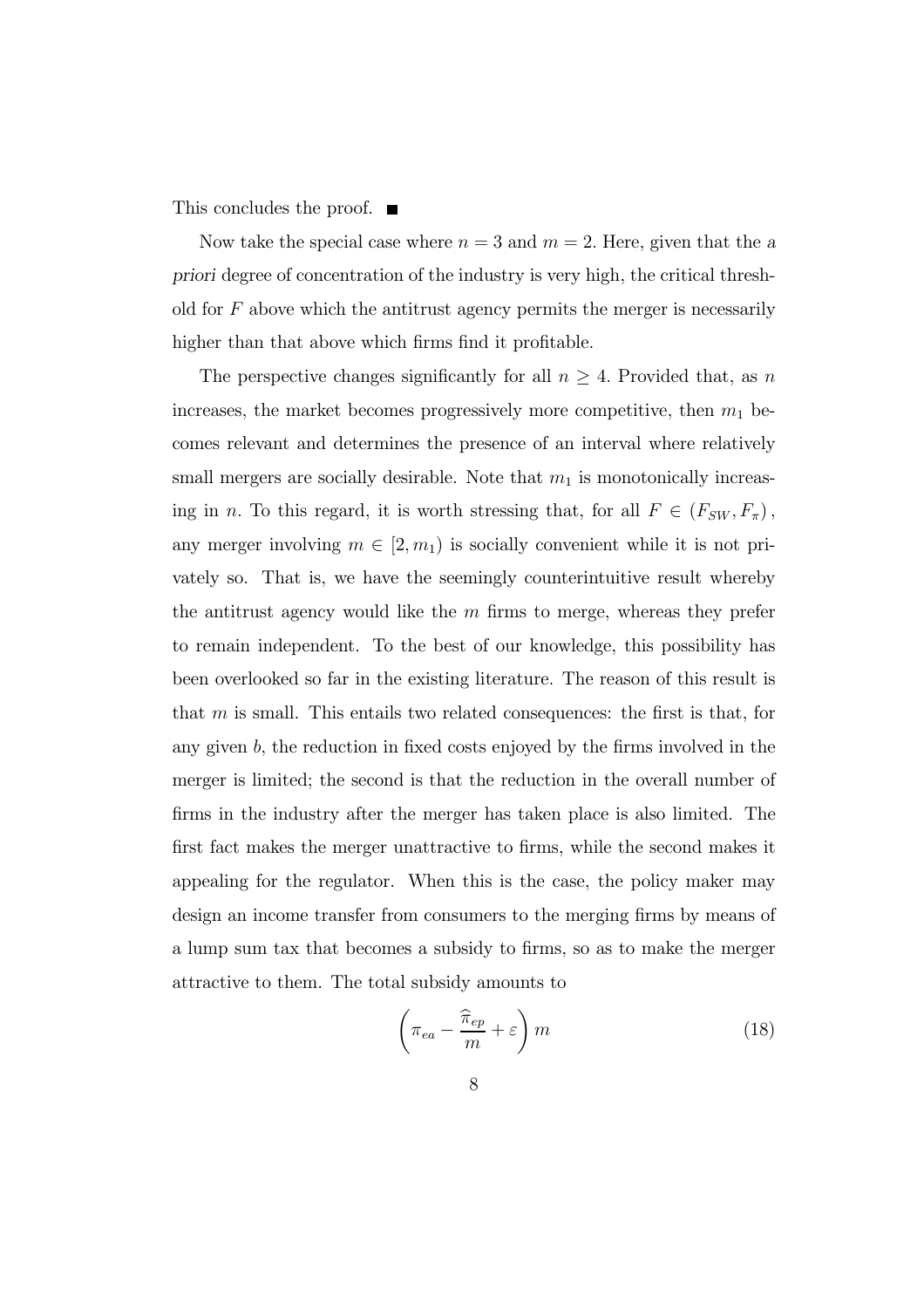where  $\varepsilon$  is positive and arbitrarily small. This of course has no redistributive effects provided that all agents holds symmetric shares of the stock of those firms that are to carry out the merger.

### 3 The economic model vs FTC guidelines

Consider the 1992 FTC Horizontal Mergers Guidelines for evaluating prospect mergers. The general standards are based on the Herfindahl-Hirschman Index ("HHI") of market concentration, which is calculated by summing the squares of the individual market shares (in percentage terms) of all the participants as follows:

a) Post-Merger HHI Below 1000 [...] Mergers resulting in unconcentrated markets are unlikely to have adverse competitive effects and ordinarily require no further analysis.

b) Post-Merger HHI Between 1000 and 1800 [...] Mergers producing an increase in the HHI of less than 100 points in moderately concentrated markets post-merger are unlikely to have adverse competitive consequences and ordinarily require no further analysis. Mergers producing an increase in the HHI of more than 100 points in moderately concentrated markets post-merger potentially raise significant competitive concerns [...].

c) Post-Merger HHI Above 1800. [...] Mergers producing an increase in the HHI of less than 50 points, even in highly concentrated markets post-merger, are unlikely to have adverse competitive consequences and ordinarily require no further analysis.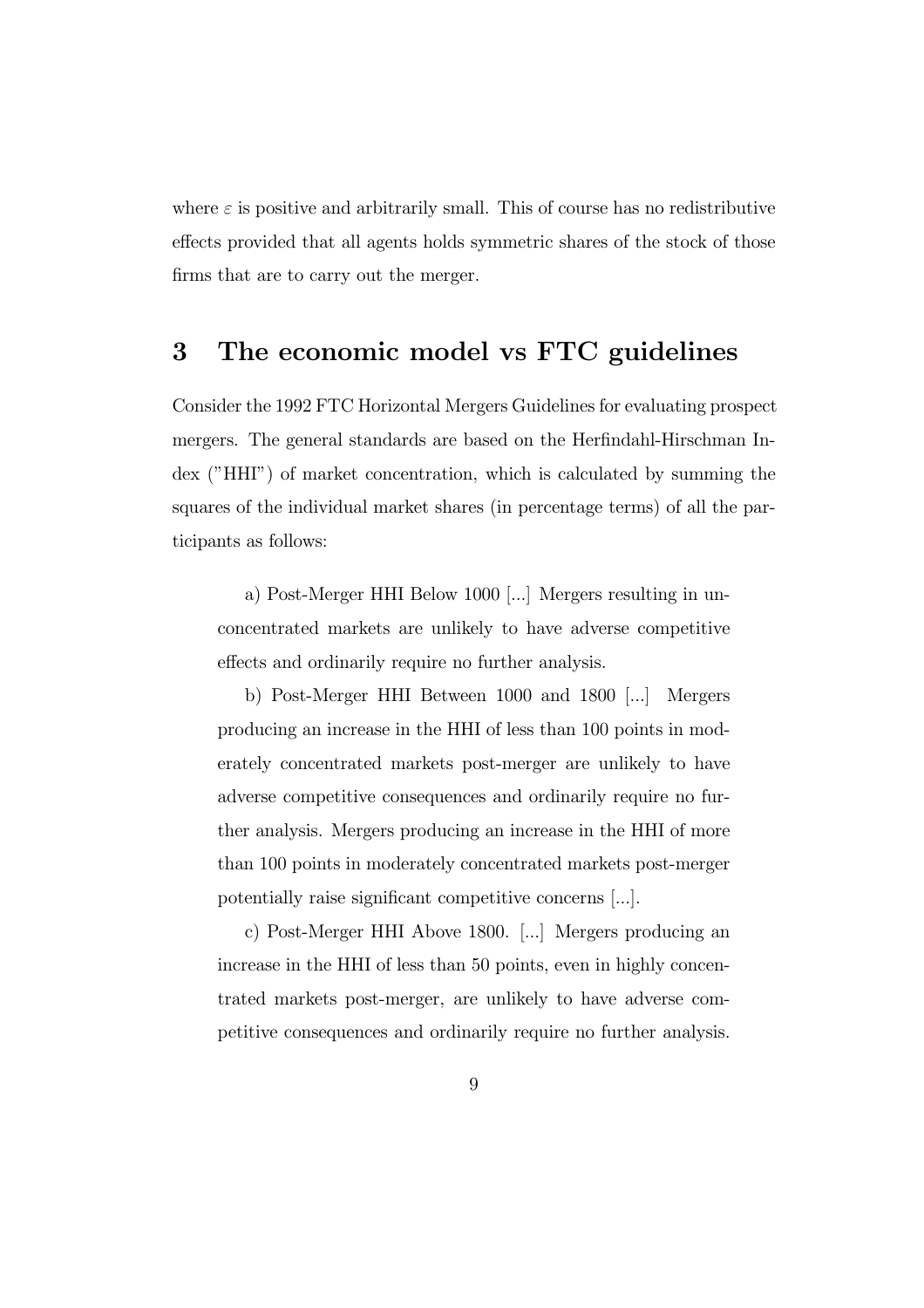Mergers producing an increase in the HHI of more than 50 points in highly concentrated markets post-merger potentially raise significant competitive concerns [...] Where the post-merger HHI exceeds 1800, it will be presumed that mergers producing an increase in the HHI of more than 100 points are likely to create or enhance market power or facilitate its exercise. [...]

(1992 HORIZONTAL

#### MERGER GUIDELINES)

In view of the above FTC rules, we proceed now to evaluate the indications emerged from our model in order to obtain simple rules apt to evaluate the admissibility of horizontal mergers, in such a way that they can be easily compared with the FTC guidelines.

First of all, we focus on the space  $\{n, m\}$ . In Figure 1, the private and social efficiency of horizontal mergers (given by conditions (13-14)) are represented by the two curves, and we consider the case in which the subspace where  $SW_{ep} - SW_{ea} \triangleq \Delta SW \geq 0$  is a proper subset of the subspace where  $\hat{\pi}_{ep}/m - \pi_{ea} \triangleq \Delta \pi > 0$  for any triple  $(b, F, q_{ea})$ . Provided that a merger proposal is submitted by firms to the antitrust authority, we can take for granted that  $\Delta \pi > 0$  holds. Accordingly, we confine our attention to the region  $\Delta SW \geq 0,^3$  to observe that the border of this region, i.e., the curve  $\Delta SW = 0$ , may (i) lie always below and the right of the line  $m = n$ ; (ii) be tangent to  $m = n$ ; or (iii) intersect  $m = n$  twice. The locus  $\Delta SW = 0$ shifts leftwards when either  $F$  grows larger or  $b$  decreases (intuitively, in both cases the efficiency gain produced by the merger is larger and therefore more

<sup>&</sup>lt;sup>3</sup>This amounts to assuming that  $F \in [F_{SW}, \min\{F_{ea}, F_{ep}\})$ .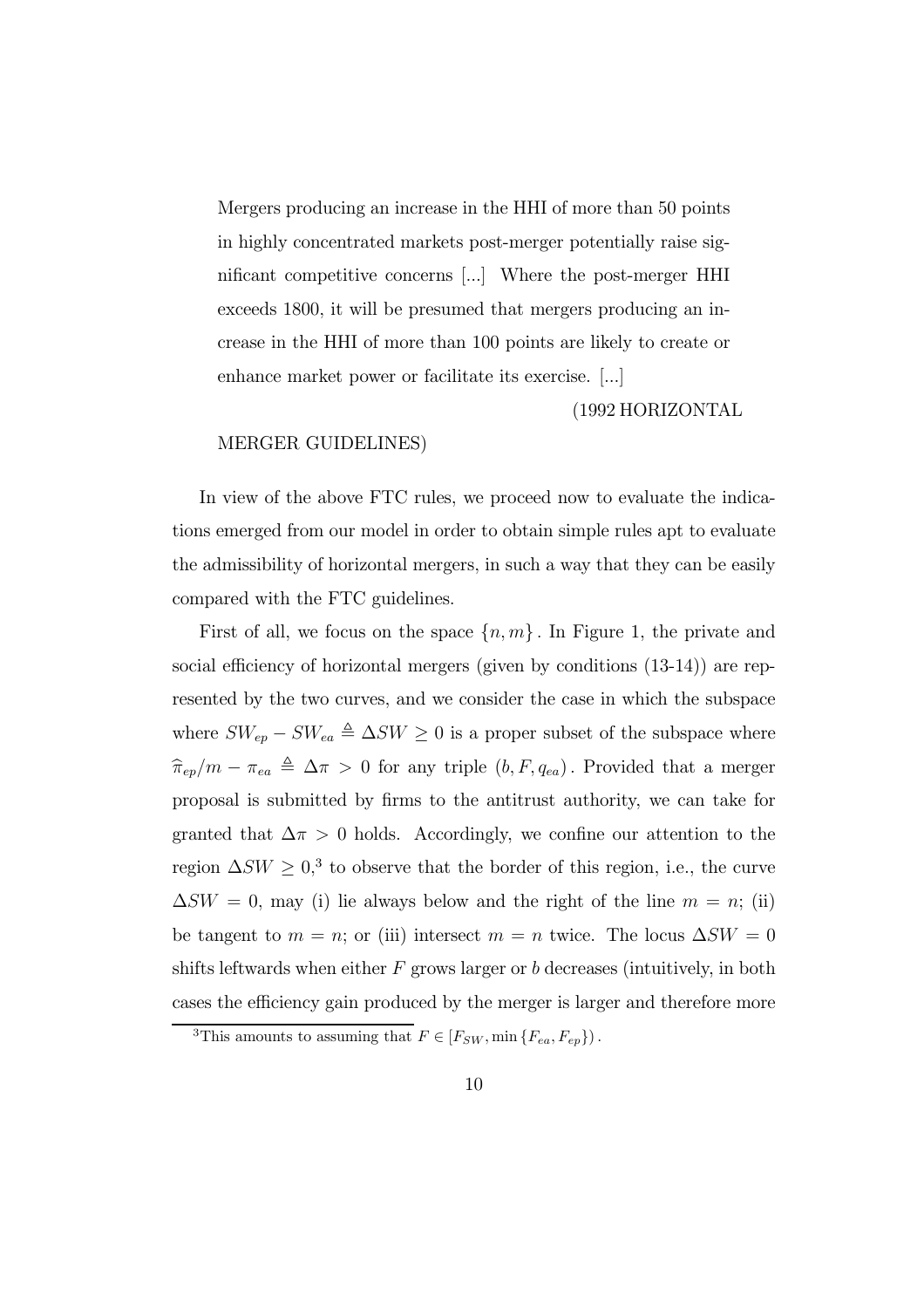easily justifies the merger itself). The interesting implication of this fact is that whenever  $m = n$  and  $\Delta SW = 0$  intersect (Figure 2) or are tangent to each other (Figure 3), then a merger to monopoly would be socially desirable in that it allows so high an efficiency gain that natural monopoly is the most desirable industry structure.



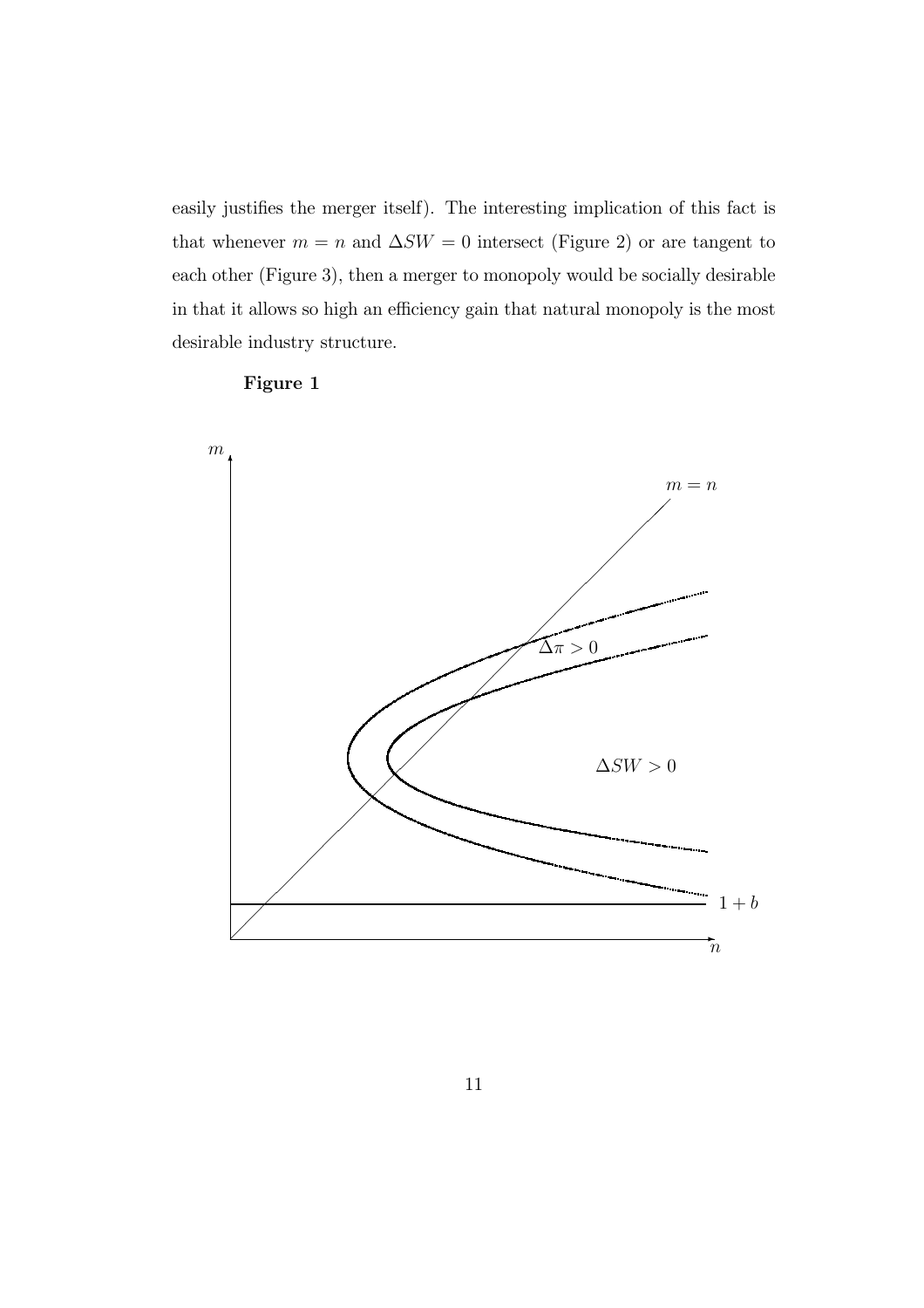

Figure 2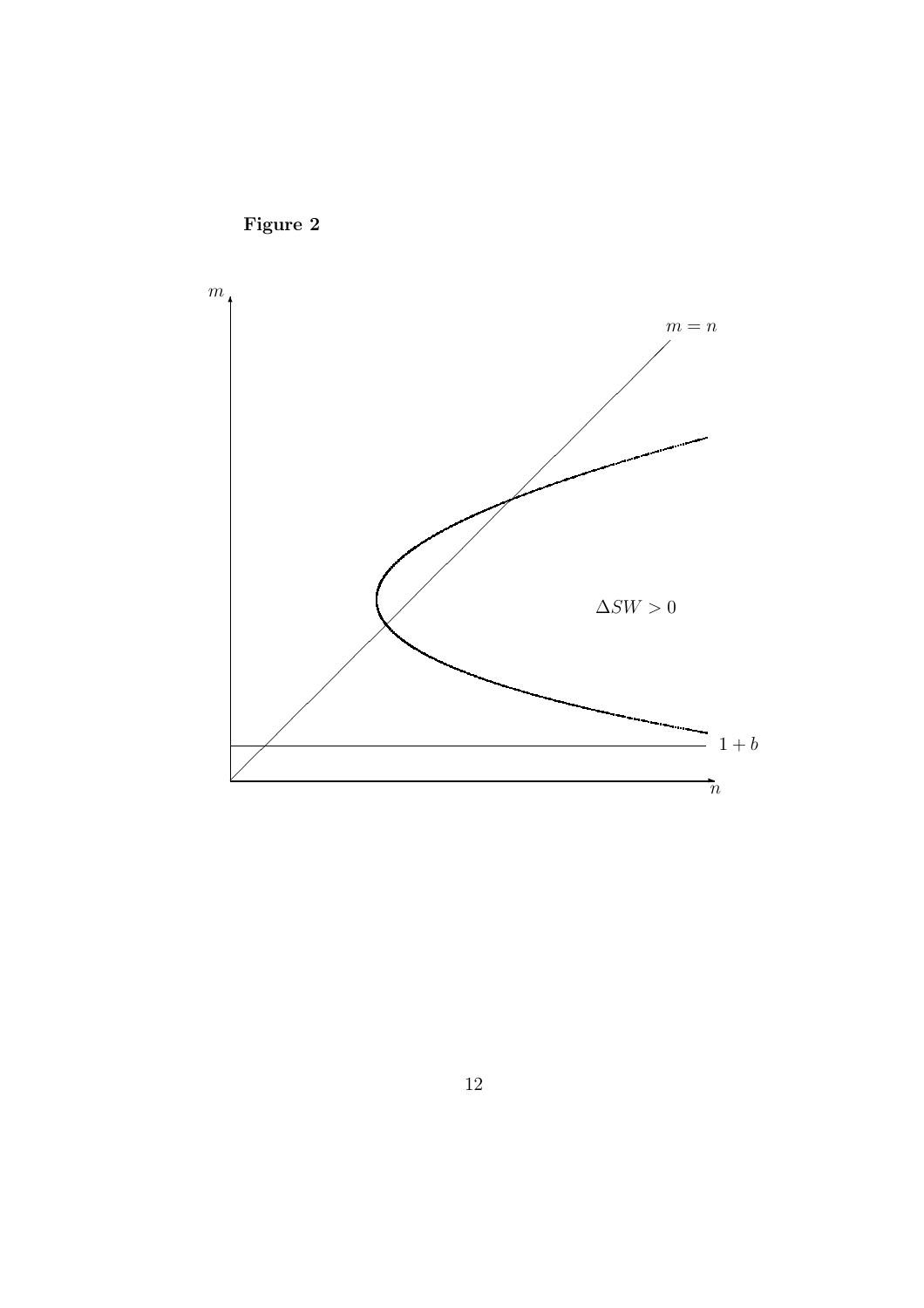

Now we turn to the comparative assessment of the results emerging from our analysis and the FTC guidelines, using a similar approach. Figure 4 plots the FTC rules against the locus  $\Delta SW = 0$ , for values of  $(b, F, q_{ea})$  such that  $\Delta SW = 0$  never intersect  $m = n$ . Note that the condition  $\Delta HHI < 100$ corresponds to the triangle indicated by the arrow, while the area where  $\Delta H H I < 50$  is never relevant as it lies further to the right and always below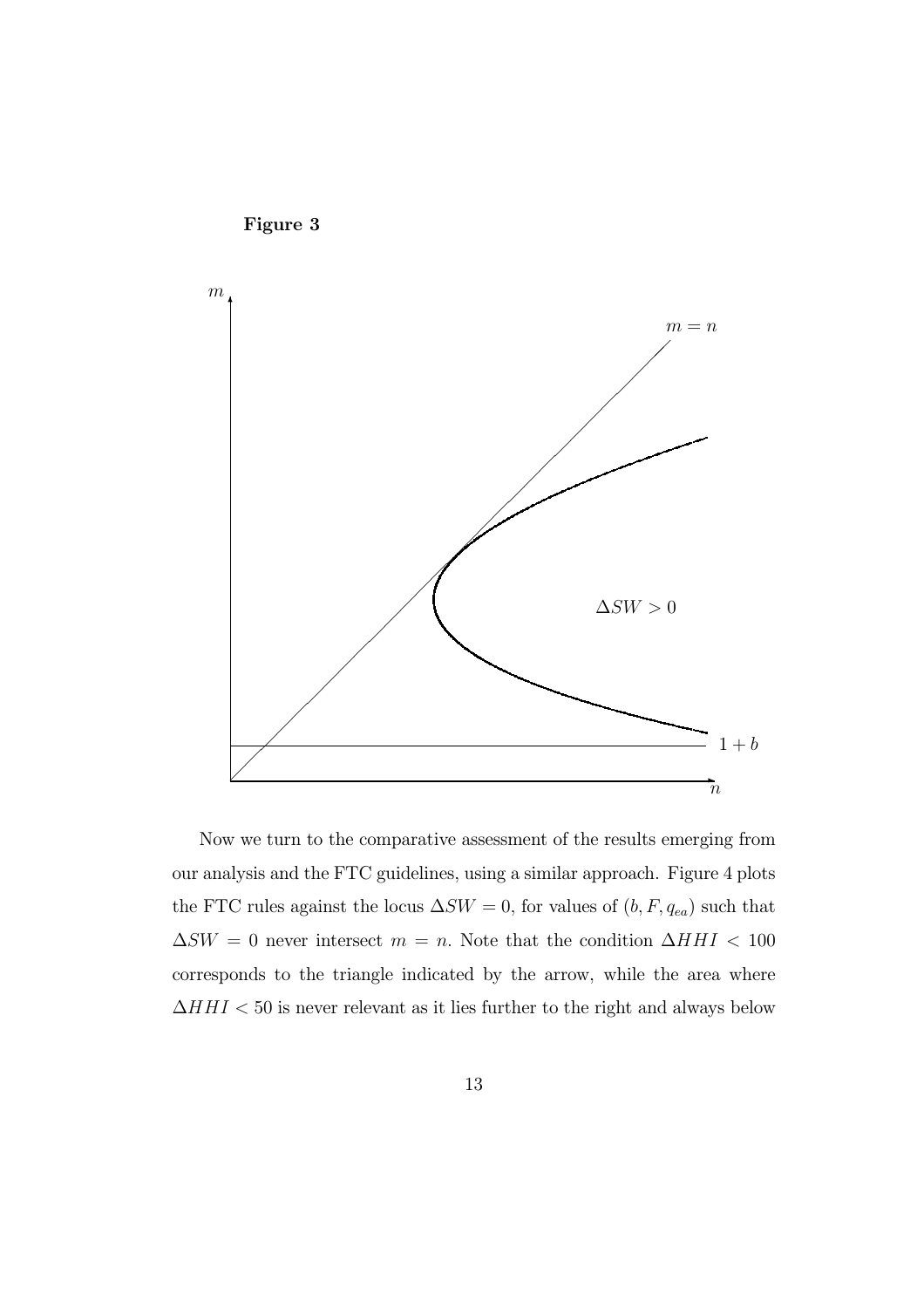the line  $HHI = 1800$ .





Now, the prescription produced by our model is that the antitrust agency should permit the merger in the convex area inside the locus  $\Delta SW = 0$ . Yet, the FTC merger guidelines allow for the merger to take place in the area below and to the right of the envelope of  $\Delta H H I = 100$  and  $H H I = 1000$ . Clearly, the two rules have a region in common, where the economic model suggests that the merger is socially convenient and indeed the FTC guidelines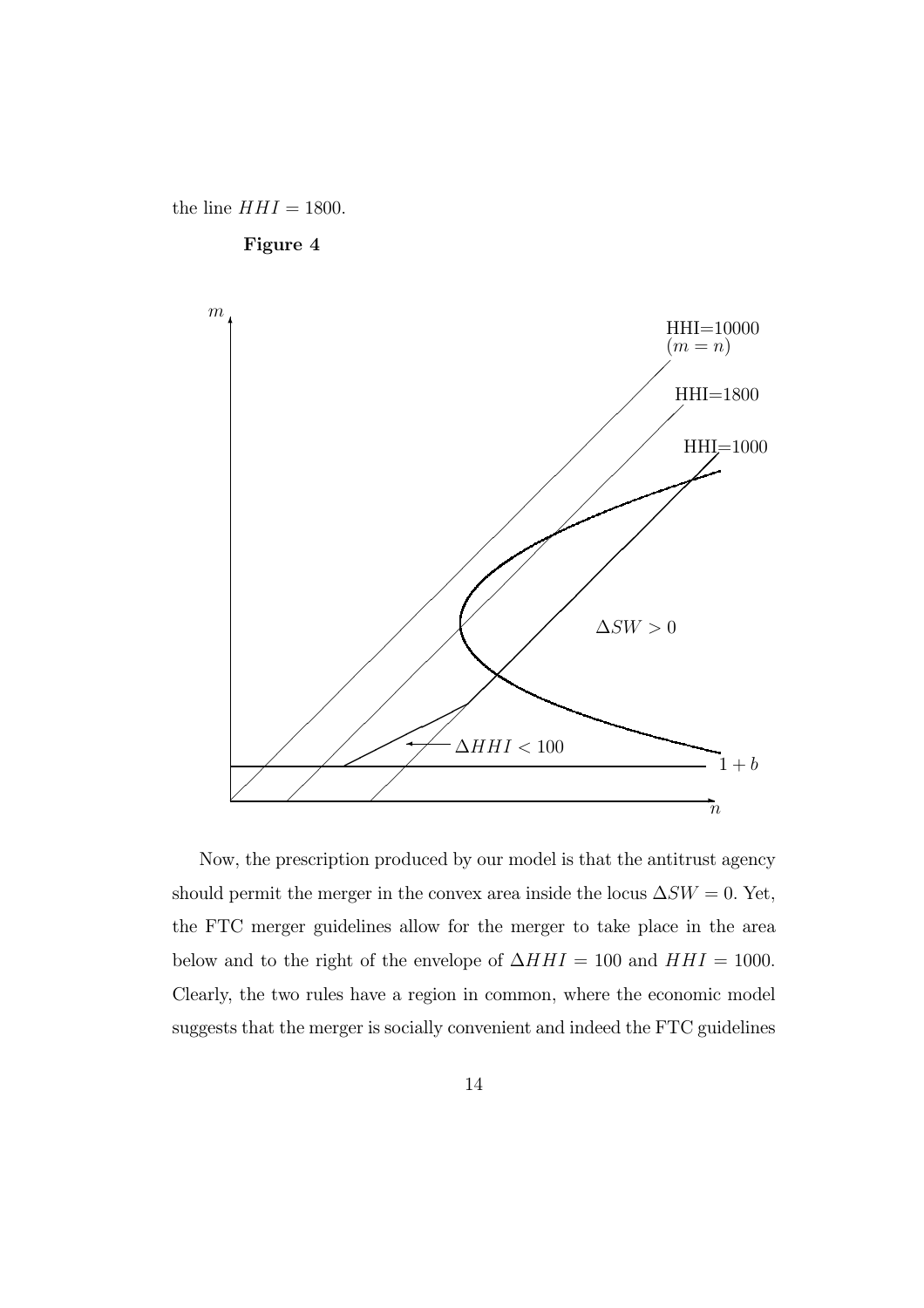point in the same direction. Similarly, there's a region where the model suggests not to carry out the merger and indeed the FTC guidelines do not allow it. However, there are subsets of the parameter space where FTC rules are in conflict with the prescriptions of the economic model and produce mistakes of both types. For instance, if we take the region above the envelope of  $\Delta H H I = 100$  and  $H H I = 1000$ , and inside the locus  $\Delta SW = 0$ , we observe that here the merger is socially convenient but it is not allowed according to the FTC guidelines. Exactly the opposite happens in the region below the envelope of  $\Delta H H I = 100$  and  $H H I = 1000$ , and outside the locus  $\Delta SW = 0$ . Here the merger is socially harmful and yet it is allowed if FTC guidelines are abide by strictly.

#### 4 Extensions

Here we briefly discuss some possible extensions of the method proposed above, in three directions:

- The first deals with the case of a linear demand and linear variable costs - as in the previous case - with firms differing as to their respective marginal costs, so that the total cost function of firm i is  $C_i = c_i q_i + F$ . This is a trivial extension of the basic case, where ex ante equilibrium outputs are defined in terms of all firms' marginal costs but essentially the ex post performance of the merger can be easily assessed in therms of ex ante production.
- The second perspective entails the combination of a linear market demand with a cost function of the type  $C_i = cq_i^2 + F$ . In such a case, ex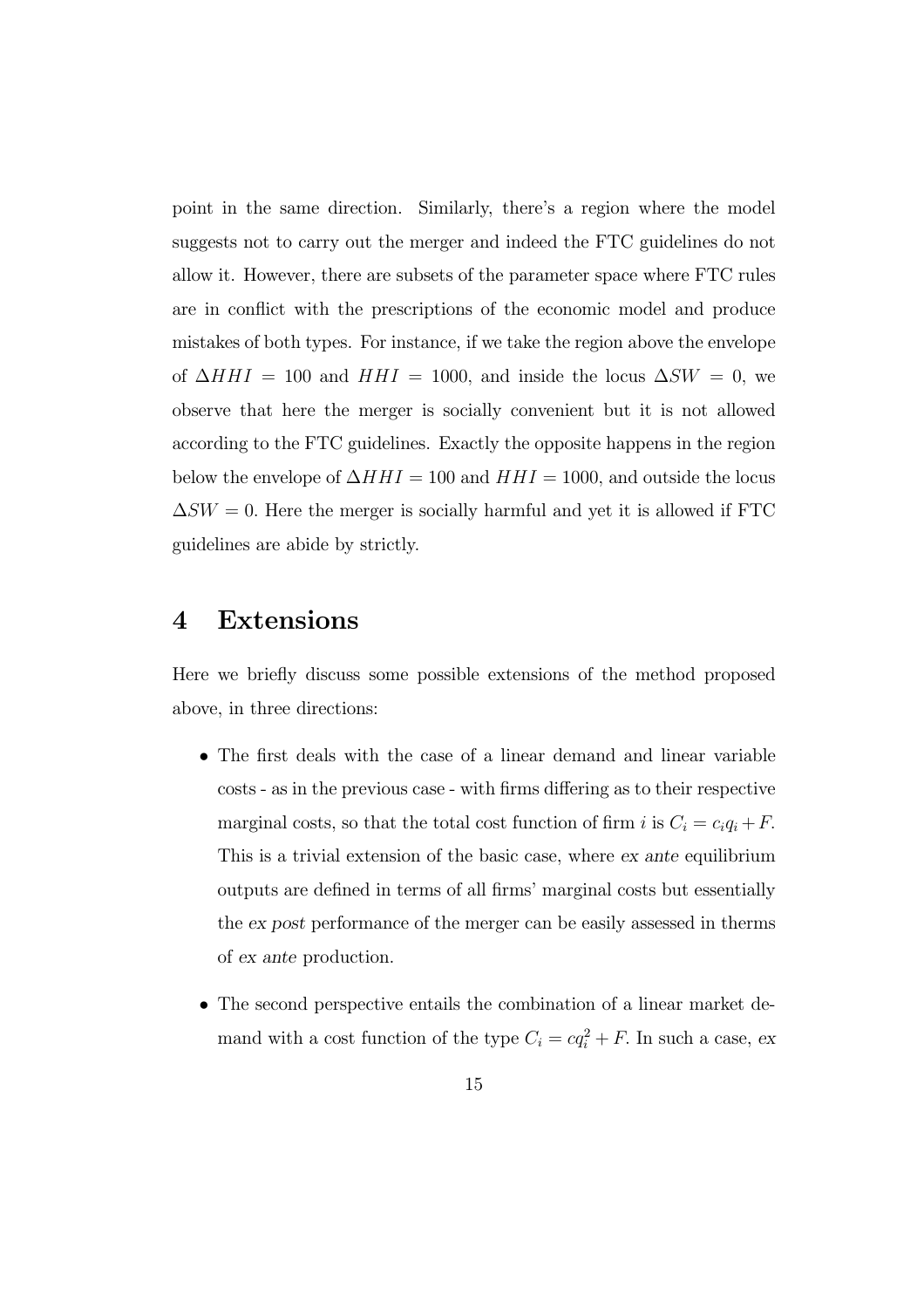ante equilibrium outputs and price are

$$
q_{ea} = \frac{a}{2c + n + 1}; \, p_{ea} = a - nq_{ea}.\tag{19}
$$

Therefore, solving the above system one obtains

$$
a = p_{ea} - nq_{ea}; c = \frac{p_{ea} - q_{ea}}{2q_{ea}}
$$
 (20)

which can be used to write all ex post relevant expressions in terms of ex ante observable variables.

• The third possible extension consists in an oligopoly market where demand is hyperbolic and marginal cost is increasing:

$$
p = \frac{a}{Q}; C_i = cq_i^2 + F.
$$
 (21)

In such a case, the ex ante equilibrium is given by

$$
q_{ea} = \frac{1}{n} \sqrt{\frac{a(n-1)}{2c}}; p_{ea} = a \sqrt{\frac{2c}{a(n-1)}}
$$
 (22)

which entail

$$
a = np_{ea}q_{ea}; c = \frac{p_{ea}(n-1)}{2nq_{ea}}.
$$
 (23)

#### 5 Concluding remarks

We have revisited the issue of horizontal mergers in a Cournot oligopoly, under the assumption that a merger entails some efficiency gain in the form of a reduction in the overall fixed costs borne by the insider firms, i.e., those taking part into the merger itself. We have identified the threshold levels of fixed costs above which the merger is (i) privately and (ii) socially beneficial,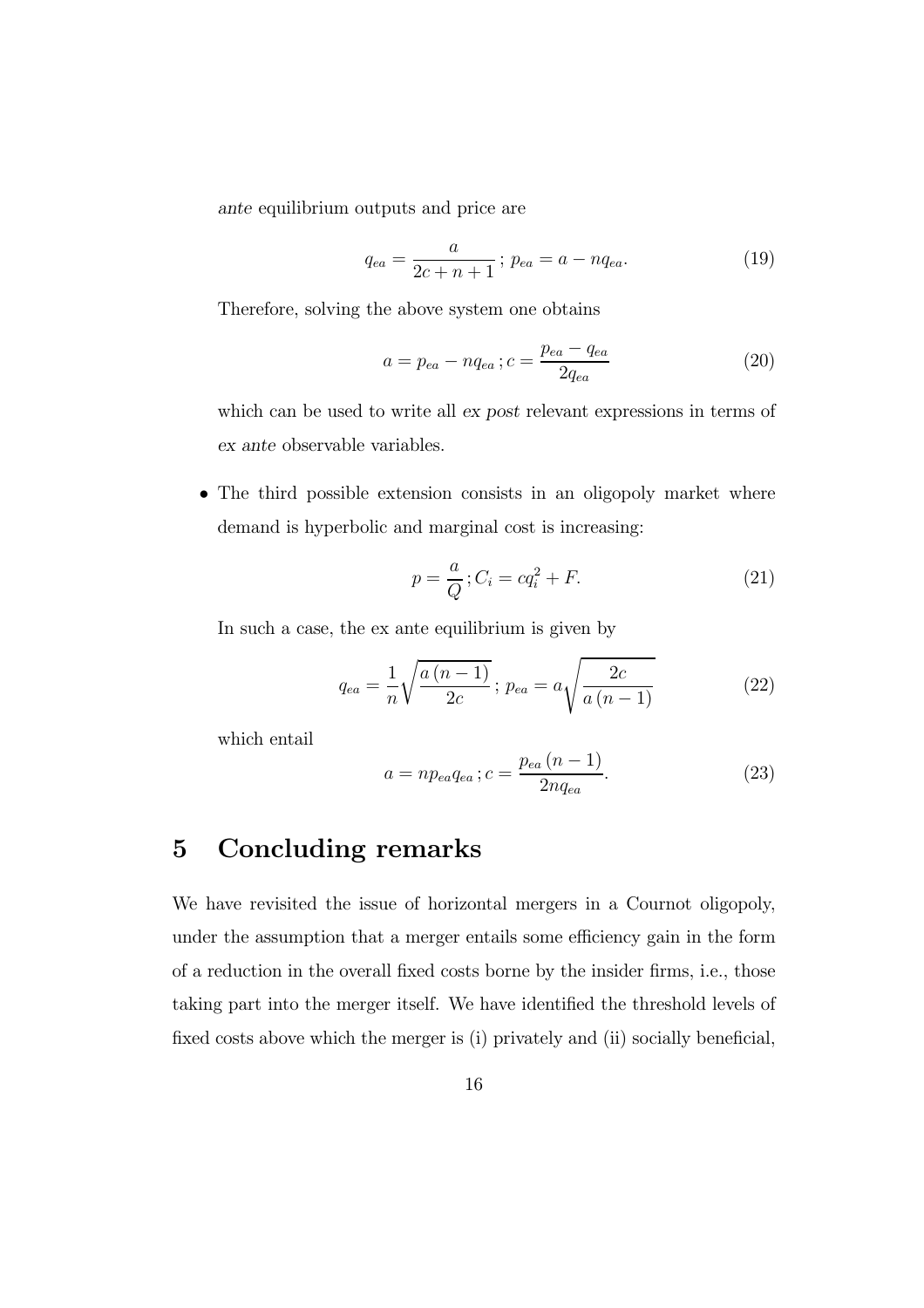and we also have outlined an elementary procedure to correctly forecast the firms' performance as well as the associated welfare level after the merger has taken place. This method can be easily used by an antitrust agency to assess the admissibility of any merger on purely economic grounds, without referring to indirect indicators such as concentration indices. To this regard, we have shown that the use of the Herfindal-Hirschman index, as currently prescribed by FTC guidelines, is indeed bound to produce systematic mistakes in some relevant regions of the parameter space. As a last step, we have also provided some suggestions as to the general applicability of our method.